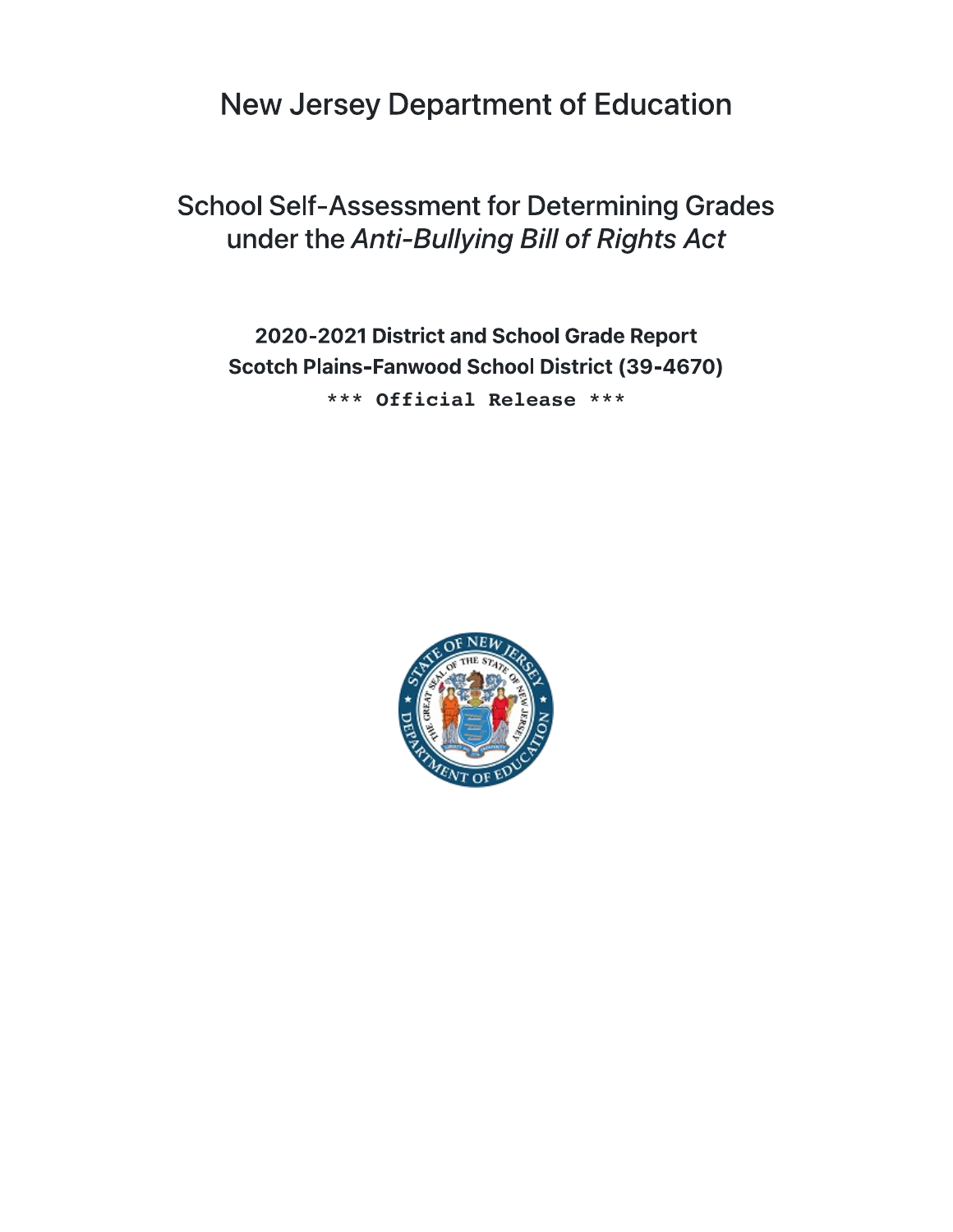## District and School Grade Report 2020-2021

\*\*\* Official Release \*\*\* \*\*\* \*\*\* \*\*\* \*\*\* \*\*\* Official Release \*\*\*

District Grade: 71

| <b>HIB</b><br>Programs,<br><b>Approaches</b><br>or Other<br><b>Initiatives</b><br>$(MAX=15)$ | <b>Training on</b><br>the<br><b>BOE-Approved</b><br><b>HIB Policy</b><br>$(MAX=9)$ | Other<br><b>Staff</b><br><b>Instruction</b><br>and<br><b>Training</b><br><b>Programs</b><br>$(MAX=15)$ | <b>Curriculum</b><br>and<br><b>Instruction</b><br>on HIB and<br><b>Related</b><br><b>Information</b><br>and Skills<br>$(MAX=6)$ | <b>HIB</b><br>Personnel<br>$(MAX=9)$ | <b>School-Level</b><br><b>HIB Incident</b><br><b>Reporting</b><br><b>Procedure</b><br>$(MAX=6)$ | <b>HIB</b><br>Investigation<br><b>Procedure</b><br>$(MAX=12)$ | <b>HIB</b><br><b>Reporting</b><br>$(MAX=6)$ | <b>School</b><br>Grade<br>$(MAX=78)$ |  |  |  |
|----------------------------------------------------------------------------------------------|------------------------------------------------------------------------------------|--------------------------------------------------------------------------------------------------------|---------------------------------------------------------------------------------------------------------------------------------|--------------------------------------|-------------------------------------------------------------------------------------------------|---------------------------------------------------------------|---------------------------------------------|--------------------------------------|--|--|--|
| <b>Scotch Plains-Fanwood High School (050)</b>                                               |                                                                                    |                                                                                                        |                                                                                                                                 |                                      |                                                                                                 |                                                               |                                             |                                      |  |  |  |
| 10                                                                                           | $\overline{7}$                                                                     | 12                                                                                                     | $\overline{4}$                                                                                                                  | 8                                    | 5                                                                                               | 12                                                            | $\,$ 6 $\,$                                 | 64                                   |  |  |  |
| Park Middle School (060)                                                                     |                                                                                    |                                                                                                        |                                                                                                                                 |                                      |                                                                                                 |                                                               |                                             |                                      |  |  |  |
| 13                                                                                           | 8                                                                                  | 14                                                                                                     | 5                                                                                                                               | 8                                    | 6                                                                                               | 12                                                            | $\overline{5}$                              | 71                                   |  |  |  |
| <b>Terrill Middle School (065)</b>                                                           |                                                                                    |                                                                                                        |                                                                                                                                 |                                      |                                                                                                 |                                                               |                                             |                                      |  |  |  |
| 12                                                                                           | 8                                                                                  | 15                                                                                                     | 6                                                                                                                               | 9                                    | 5                                                                                               | 12                                                            | $\,$ 6 $\,$                                 | 73                                   |  |  |  |
| <b>School One Elementary (070)</b>                                                           |                                                                                    |                                                                                                        |                                                                                                                                 |                                      |                                                                                                 |                                                               |                                             |                                      |  |  |  |
| 13                                                                                           | 9                                                                                  | 13                                                                                                     | 6                                                                                                                               | 8                                    | 6                                                                                               | 12                                                            | $\,$ 6 $\,$                                 | 73                                   |  |  |  |
| Howard B. Brunner Elementary School (080)                                                    |                                                                                    |                                                                                                        |                                                                                                                                 |                                      |                                                                                                 |                                                               |                                             |                                      |  |  |  |
| 12                                                                                           | 9                                                                                  | 13                                                                                                     | 5                                                                                                                               | 9                                    | $\overline{4}$                                                                                  | 12                                                            | 6                                           | 70                                   |  |  |  |
| J. Ackerman Coles Elementary School (085)                                                    |                                                                                    |                                                                                                        |                                                                                                                                 |                                      |                                                                                                 |                                                               |                                             |                                      |  |  |  |
| 15                                                                                           | 8                                                                                  | 14                                                                                                     | 6                                                                                                                               | 8                                    | $\,$ 6                                                                                          | 12                                                            | 6                                           | 75                                   |  |  |  |
| <b>Evergreen Elementary School (090)</b>                                                     |                                                                                    |                                                                                                        |                                                                                                                                 |                                      |                                                                                                 |                                                               |                                             |                                      |  |  |  |
| 12                                                                                           | 8                                                                                  | 12                                                                                                     | 5                                                                                                                               | $\overline{7}$                       | 5                                                                                               | 12                                                            | 6                                           | 67                                   |  |  |  |